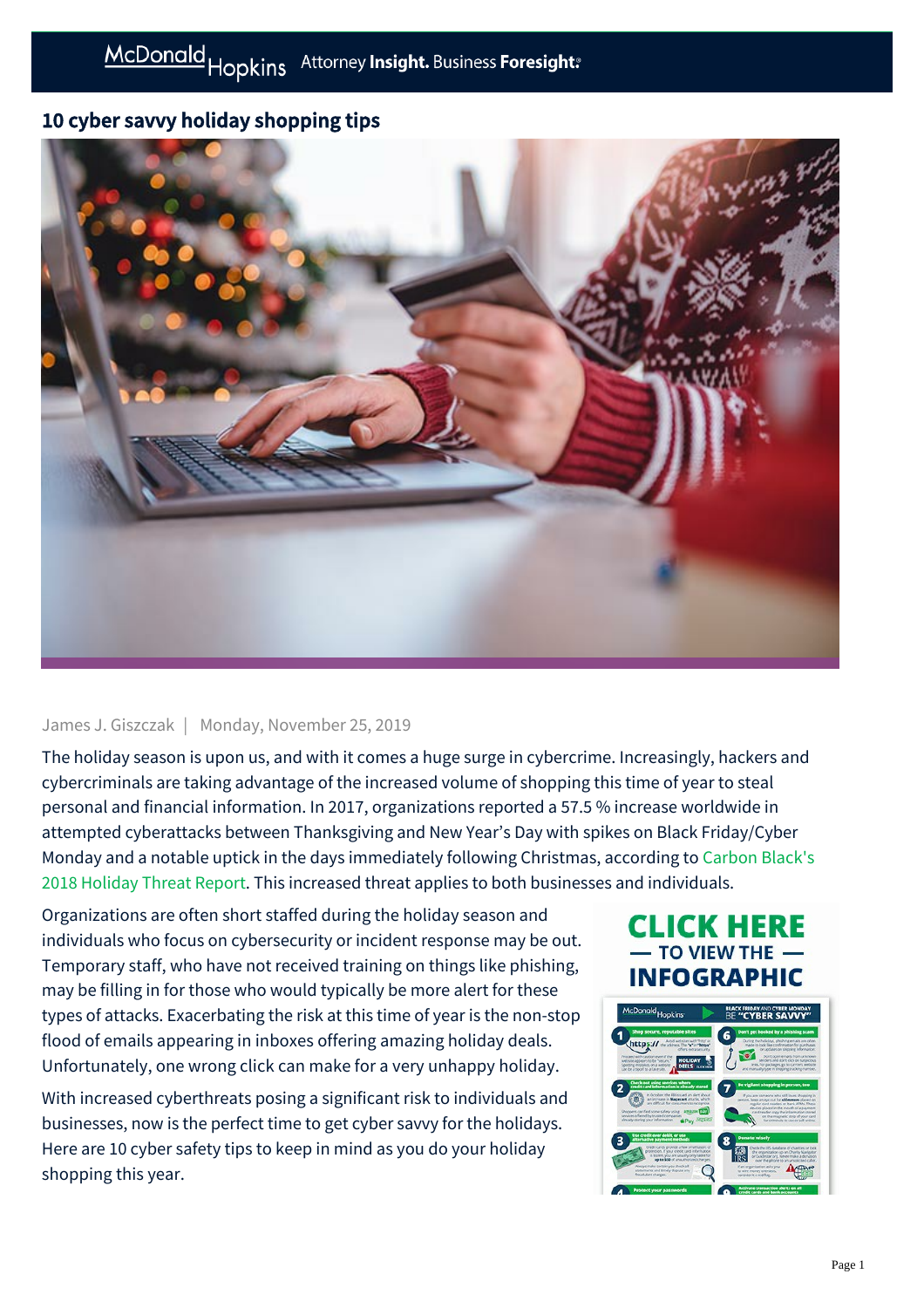1. Shop secure, reputable sites - Secure websites start with "https," not simply "http." The "s" indicates the website is encrypted and your information is more likely to be protected as it travels to a server. On almost all browsers secure websites will have a padlock icon next to the URL, and some will also indicate whether a site is secure or not using red



or green in the address bar. Websites that are Verisign approved (look for their seal) add another level of security that makes it difficult, but not impossible, for your information to be captured by cybercriminals.

And before you use that secure website, make sure your online purchase is from a real company. Scammers regularly set up fake websites or apps, but do so increasingly during this time of year to take advantage of unsuspecting shoppers looking for deals. With U.S. holiday spending reaching \$850 billion in 2018, [a study by RiskIQ](https://www.cyberdefensemagazine.com/how-cyber-criminals-capitalized-on-the-2018-holiday-shopping-season/) collecting data in the month following Black Friday identified 169,138 malicious apps, representing a 220% increase. If you're searching for this season's hottest holiday gift and find it for a price that seems too good to be true – it probably is. Other red flags include poor grammar and misspellings, or when a website advertises high availability of hard-to-find items. Do research on the company before purchasing from less-familiar websites to make sure you aren't just giving away your personal and financial information to a hacker. Read any customer reviews available, check for complaints with the Better Business Bureau, and look to see if they have a phone number or physical mailing address listed anywhere on the website.

2. Check out using services where credit card information is already stored - The rise of "internet skimming," or Magecart attacks, in 2019 has seen internet crooks find ways to add code to the websites of reputable companies. This code, which can be embedded outside of an organization's firewall using malware infecting third-party partners (see Ticketmaster's 2018 breach) is capable of capturing data as it is [entered and even redirecting shoppers from a reputable site to a malicious site. In October, the FBI issued](https://www.fbi.gov/contact-us/field-offices/portland/news/press-releases/oregon-fbi-tech-tuesday-building-a-digital-defense-agaist-e-skimming) an alert about an increase in Magecart attacks, which are difficult for consumers to recognize. Because it is always safer to enter credit card information once rather than on multiple occasions, shoppers can find some safety by taking advantage of the already stored information on websites of trusted larger companies. For example, if you have a credit card saved on Amazon, look for the opportunity to use Amazon Pay if available while shopping other sites. Apple Pay and PayPal can offer similar benefits through their use of one-time-use tokens that can't be reused even if the information is captured by cyber criminals.

3. Use credit over debit, or use alternative payment methods - Using a credit card instead of your debit card provides you with a few small layers of protection. If your credit card information is stolen, in most cases you are only liable for up to \$50 of unauthorized charges. Always make certain you check all statements and timely dispute any fraudulent charges. Most credit cards have security features that can and should be utilized this time of year, such as setting a limit on the amount spent on a single purchase or the number of times a card can be used in one hour. As you use your credit card, don't wait for the monthly statement to review the charges. By regularly monitoring your account and your statements you can identify discrepancies early and dispute them. It is best to get an alert when each purchase is made so you can immediately dispute an unknown charge. Instead of regular plastic, also consider using PayPal, Google Wallet, or Apple Wallet for an added layer of protection.

4. Protect your passwords - It is tempting to say "yes" to your web browser storing your password and login information for shopping websites you frequently use. Doing this, however, is just asking for trouble.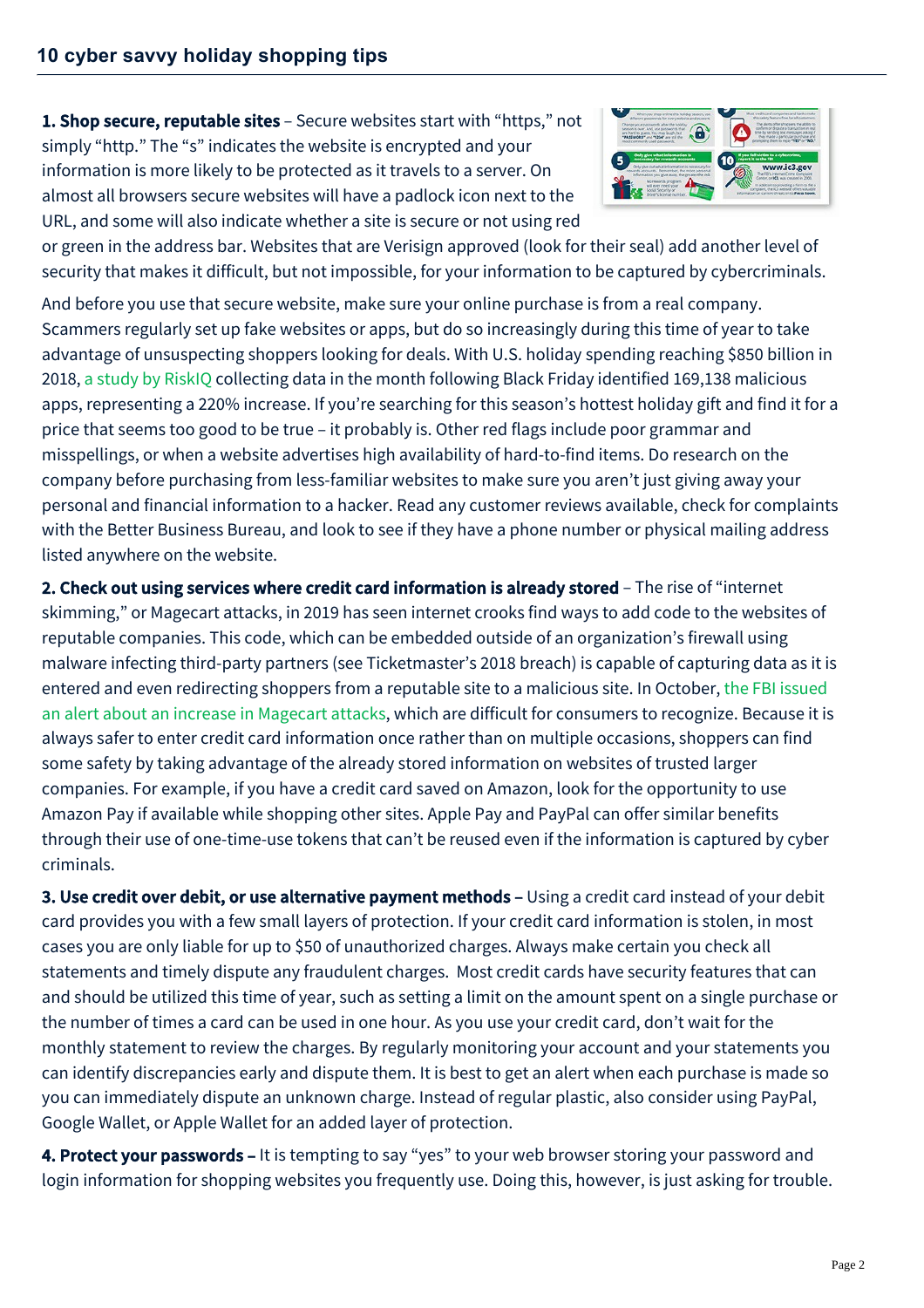As you are shopping online this holiday season, use different passwords for different websites and accounts. Change your passwords regularly, but certainly after the holiday shopping season is over. When it comes to selecting a password, avoid using personal information (birthday, mother's maiden name, etc.) that someone could easily guess based on what is available about you online. And please do not use PASSWORD or 1234. You laugh, but they are the most common passwords used. Whenever possible, set up multifactor authentication for your accounts.

5. Only give what information is necessary for rewards accounts - Almost all stores and restaurants offer some type of reward program that requires you to set up an account. While it can be worth it to score extra discounts and promotions during the holidays, when setting up your account make sure that you only provide the information that is necessary. The more personal information you give away, the greater the risk. And remember, no rewards program will ever need your Social Security or driver's license number.

6. Don't get hooked by a phishing scam – This time of year, phishing emails are often designed to look like confirmation for purchases or updates on shipping information. The best defense against phishing scams is simple – don't open emails from unknown senders and don't click on any links. If you're unsure whether an email you received is legitimate or not, manually type the address into your browser to visit the website to confirm whether the requested action in the email is legitimate. When it comes to tracking packages, go directly to the carriers website and manually type in the shipping tracking number you were given instead of clicking on a link from an email.

7. Be vigilant when shopping in person too - If you're someone who still loves shopping in stores, keep an eye out for skimmers placed on regular card readers or bank ATMs. These devices placed in the mouth of a payment card reader copy the information stored on the magnetic strip of your card for criminals to use or sell online. Also be aware of your surroundings any time you are using your card. The person behind you talking on their phone or taking a selfie could actually be stealing all the information they need to go on their own spending spree.

8. Donate wisely – Many people use this time of year to make charitable donations – and many cybercriminals use this time of year to take advantage of that charity. Make sure you are knowledgeable about any organization before handing over your financial information or donation. Check the IRS database of charities or look the organization up on Charity Navigator or Guidestar.org. Never make a donation over the phone to an unsolicited caller. And any organization that asks you to wire money overseas is a big red flag.

9. Activate transaction alerts on all credit cards and bank accounts - Most credit card companies and banks make this safety feature free for customers. With the ability to send messages to a shopper's cell phone asking if they made a particular purchase with a prompt to reply "YES" or "NO," the alerts offer the ability to confirm or dispute a transaction in real time.

10. If you fall victim to a cybercrime, report it to the FBI - The FBI's Internet Crime Complaint Center, or IC3, was created in 2000 with the mission of providing the public with "a reliable and convenient reporting mechanism to submit information to the Federal Bureau of Investigation concerning suspected internetfacilitated criminal activity and to develop effective alliances with law enforcement and industry partners. Information is analyzed and disseminated for investigative and intelligence purposes to law enforcement and for public awareness." In addition to providing a form to file a complaint, [the IC3 website](https://www.us-cert.gov/ncas/tips/ST07-001) offers valuable information on current threats in its Press Room.